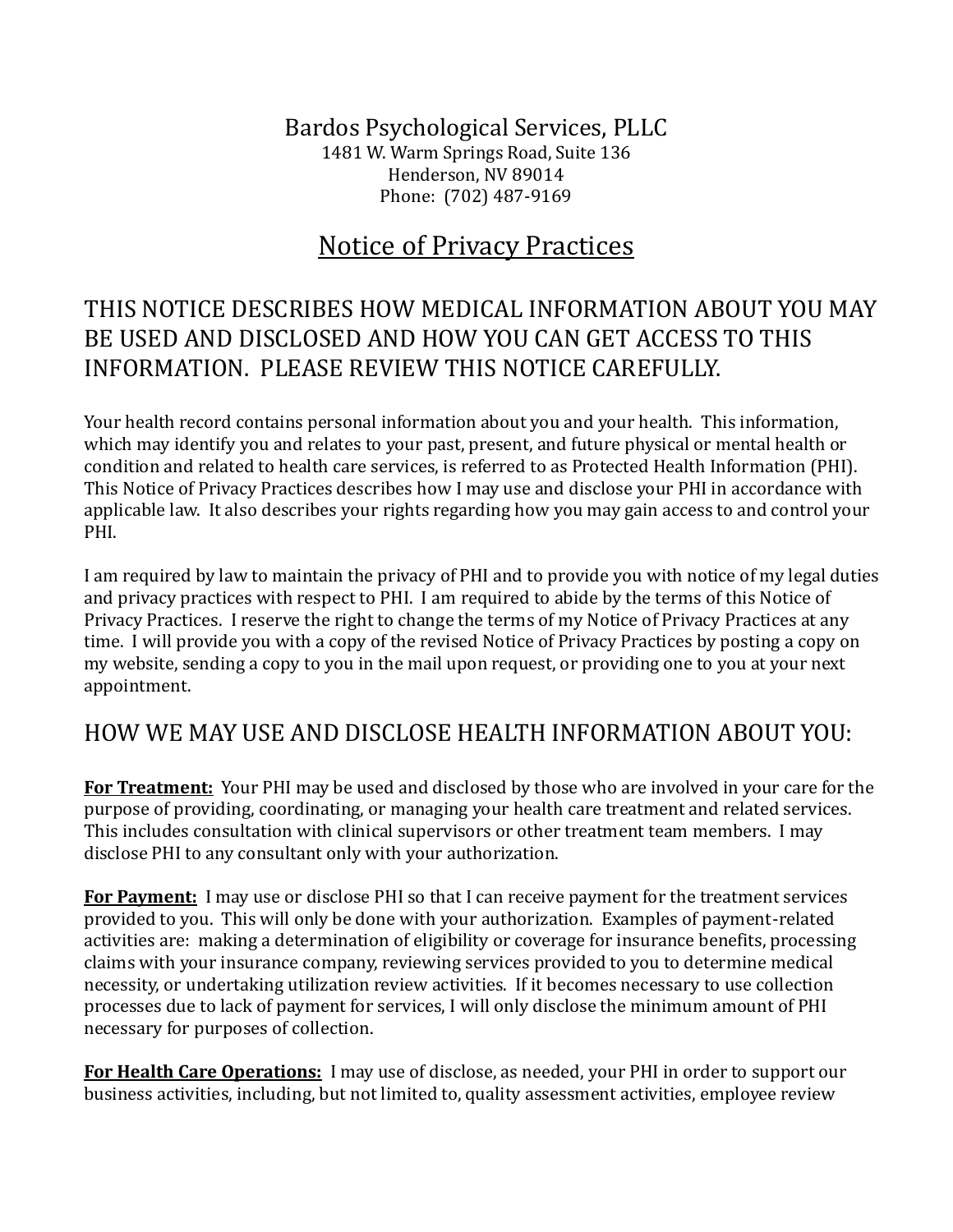activities, reminding you of appointments, to provide information about treatment alternatives or other health related benefits and services, licensing, and conducting or arranging for other business activities. For example, we may share your PHI with third parties that perform various business activities (e.g., billing or typing services) provided I have a written contract with the business that requires it to safeguard the privacy of your PHI. For training or teaching purposes, PHI will be disclosed only with your authorization.

**Required by Law:** Under the law, I must make disclosure to you upon your request. In addition, I must make disclosures to the Secretary of the Department of Health and Human Services for the purpose of investigating or determining our compliance with the requirements of the Privacy Rule.

#### **Following is a list of the categories of uses and disclosures permitted by HIPAA without an authorization.**

| <b>Abuse and Neglect</b> | <b>Iudicial and Administrative Proceedings</b> |
|--------------------------|------------------------------------------------|
| <b>Emergencies</b>       | <b>Law Enforcement</b>                         |
| <b>National Security</b> | <b>Public Safety (Duty to Warn)</b>            |

**Without Authorization:** Applicable law and ethical standards permit me to disclose information about you without your authorization only in a limited number of other situations. The types of uses and disclosures that may be made without your authorization are those that are:

- Required by law, such as the mandatory reporting of child abuse or neglect or mandatory government agency audits or investigations (such as the Nevada State Board of Psychological Examiners or the health department.)
- Required by Court Order
- Necessary to prevent or lessen a serious and imminent threat to the health or safety of a person or the public. If information is disclosed to prevent or lessen a serious threat, it will be disclosed to a person or persons reasonably able to prevent or lessen the threat, including the target of the threat.

**Verbal Permission:** I may use or disclose your information to family members that are directly involved in your treatment with your verbal permission.

**With Authorization:** Uses and disclosures not specifically permitted by applicable law will be made only with your written authorization, which may at any time be revoked.

### **YOUR RIGHTS REGARDING YOUR PHI**

You have the following rights regarding your personal PHI maintained by our office. To exercise any of these rights, please submit your request in writing to Sheri Bardos, PsyD, at 711 Mall Ring Circle, Suite 202, Henderson, Nevada 89014:

> **Right of Access to Inspect and Copy.** You have the right, which may be restricted only in exceptional circumstances, to inspect and copy PHI that may be used to make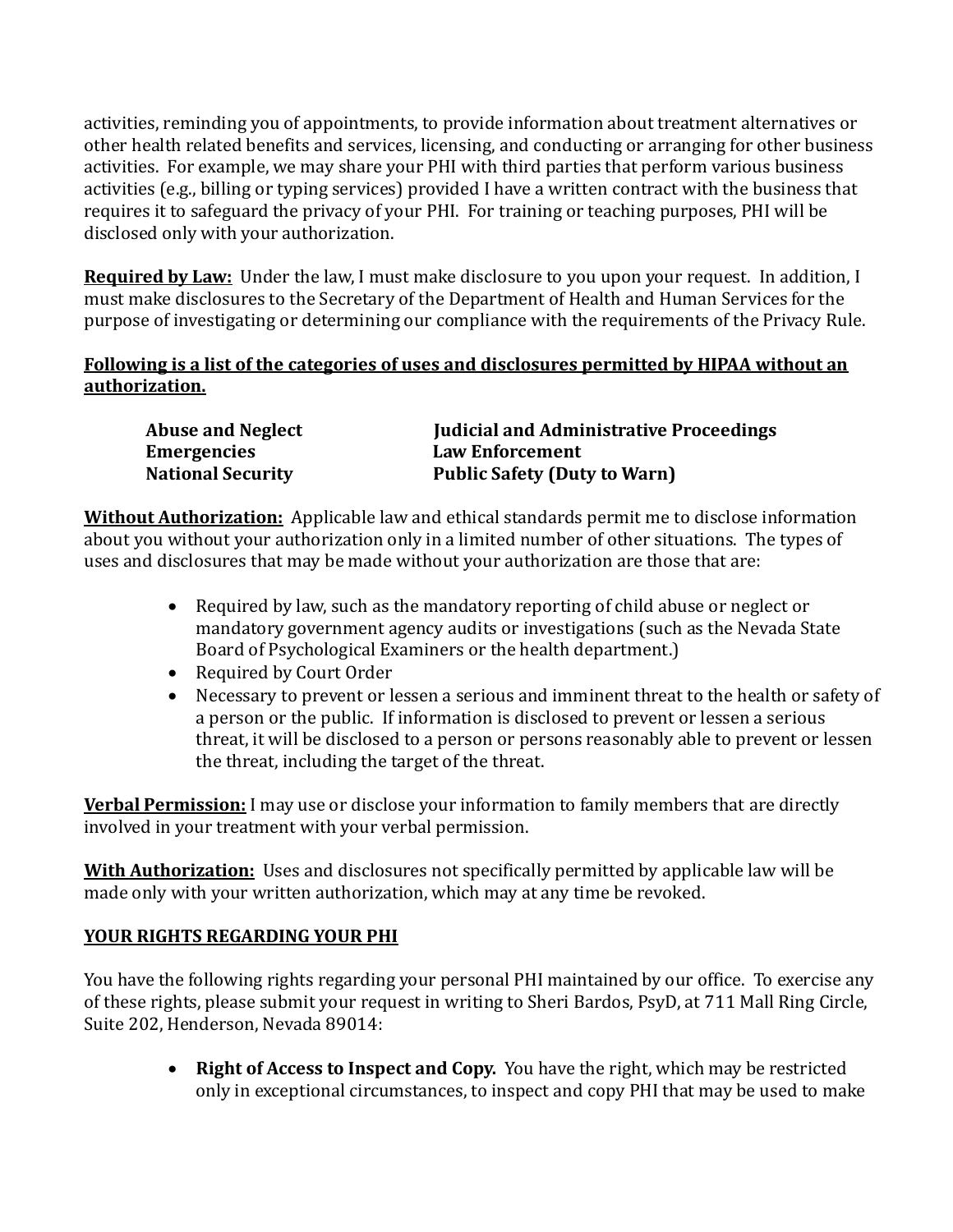decisions about your care. Your right to inspect and copy PHI will be restricted only in those situations where there is compelling evidence that access would cause serious harm to you. I may charge a reasonable, cost based fee for copies.

- **Right to Amend.** If you feel that the PHI I have about you is incorrect or incomplete, you may ask me to amend the information, although I am not required to agree to this amendment.
- **Right to Accounting of Disclosures.** You have the right to request an accounting of certain of the disclosures that we make of your PHI. I may charge you a reasonable fee if you request more than one accounting in any 12-month period.
- **Right to Request Restrictions.** You have the right to request a restriction or limitation on the use or disclosure of your PHI for treatment, payment, or health care operations. I am not required to agree to your request.
- **Right to Request Confidential Communication.** You have the right to request that I communicate with you about medical matters in a certain way or at a certain location.
- **Right to a Copy of this Notice.** You have the right to a copy of this Notice.
- **Electronic Transactions Standards.**

### **COMPLAINTS**

If you believe I have violated your privacy rights, you have a right to file a complaint in writing with Sheri Bardos, PsyD, at 1481 W. Warm Springs Road, Suite 136, Henderson, Nevada 89014, or with the Secretary of Health and Human Services at 200 Independence Avenue, S.W., Washington, D.C. 20201, or by calling (202) 619-0257. **I will not retaliate against you for filing a complaint. The effective date of this Notice is 5/1/09.**